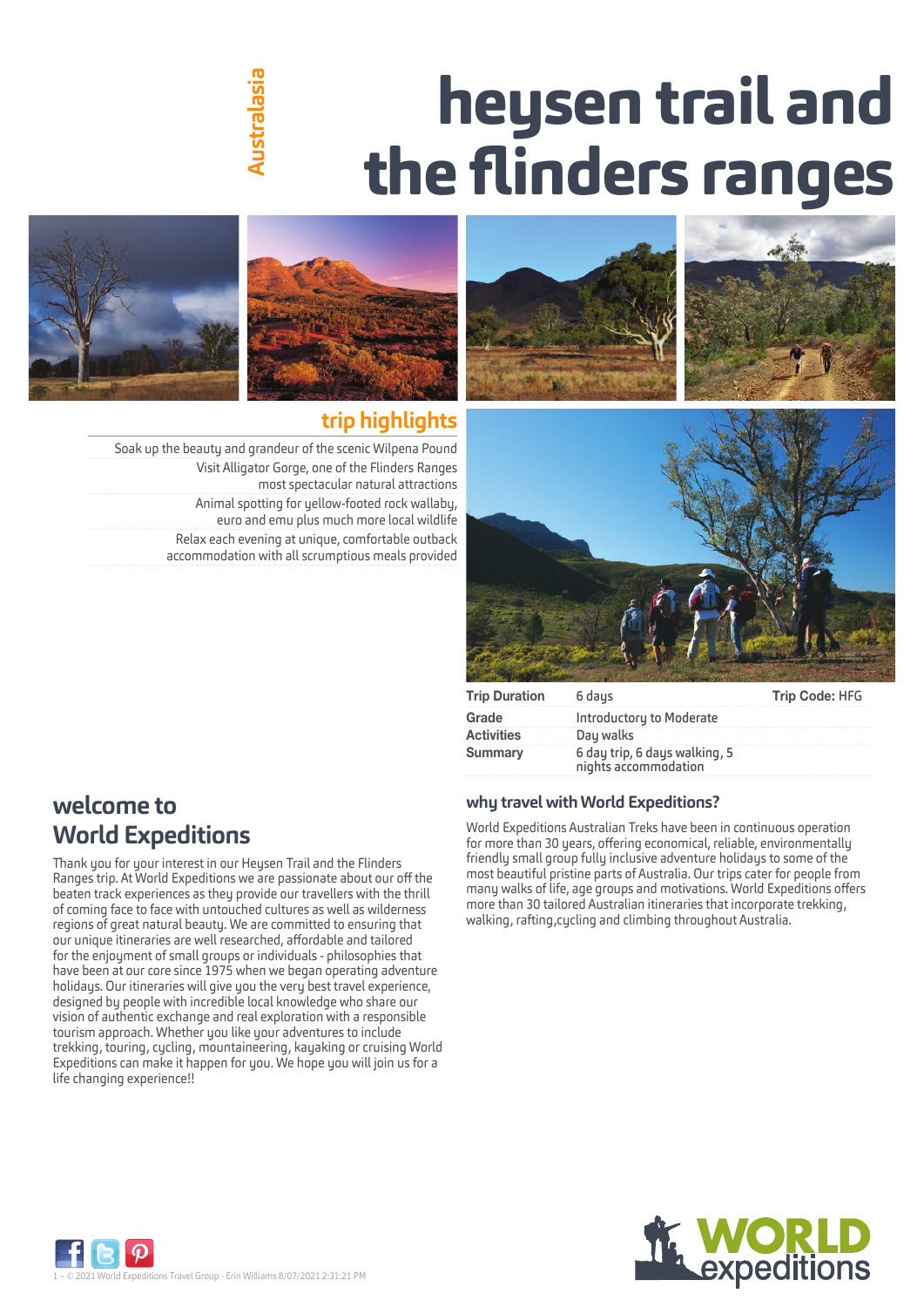delightful outback properties



# **the trip**

For Competitive airfares to Adelaide and stopover ideas,contact our expert staff today to recieve a detailed quote.

The North Flinders Ranges offers some of the most stunning scenery in Australia as well as some of the most attractive outback properties. This newly accommodated trek includes selected walks on our favourite sections of the Heysen Trail. The Flinders Ranges offer a rolling range of majestic peaks and rugged ridges, deep gorges and endemic plants and animals.

The world class trails combine exceptional views and achievable challenges to create unforgettable walking experiences. The forests of cypress pines create an almost alpine ambiance in these semi-arid ranges with the dry climate creating ideal conditions for walking. This trip is fully supported so you can enjoy walking with just a day pack. Each evening we stay at comfortable accommodation offering both stunning scenery and the best of outback hospitality.

# **at a glance**

OUR TEAM WILL CALL YOU THE DAY BEFORE YOUR TOUR COMMENCES TO CONFIRM EXACT PICK UP TIME AND LOCATIONS. IF YOU ARE TRAVELLING FROM OVERSEAS PLEASE ENSURE THE WORLD EXPEDITIONS OFFICE HAS YOUR AUSTRALIAN CONTACT DETAILS.

DAY 1 TRANSFER FROM ADELAIDE TO WILLOW SPRINGS/RAWNSLEY PARK VIA QUORN

| ---     | TERNINGE ET LEIGHT AR ERAIRE TO THEROTT OF FINTOGRAPHY OR FAITH AN IN THAT QUOTT |
|---------|----------------------------------------------------------------------------------|
| DAY 2   | TREK BLACK GAP TO WILPENA POUND                                                  |
| DAY 3   | TANDERRA SADDI E WAI K                                                           |
| DAY 4   | TREK AROONA HUT TO PARACHILNA GORGE                                              |
| DAY 5   | ALLIGATOR GORGE CIRCUIT WALK, TRANSFER TO MELROSE                                |
| $m + 1$ |                                                                                  |

DAY 6 MOUNT REMARKABLE SUMMIT, TRANSFER TO ADELAIDE

## **what's included**

- $\rightarrow$  5 breakfasts, 6 lunches and 5 dinners
- $\rightarrow$  Snacks and hot drinks
- $\rightarrow$  Professional wilderness guide and support staff<br> $\rightarrow$  5 pights accommodation as per itingrary usually
- 5 nights accommodation as per itinerary, usually in twin or multi share rooms in multi room cabins/cottages with shared bathroom facilities. Most bathroom facilities are separate to your cabin/cottage.
- $\rightarrow$  All entrance and national park fees
- $\rightarrow$  Emergency communications and group first aid kit
- $\rightarrow$  Transport during the trip

## **what's not included**

- $\rightarrow$  Airfares
- $\rightarrow$  Accommodation in Adelaide prior and post trip
- $\rightarrow$  Items of personal nature such as laundry and postage
- $\rightarrow$  Backpacks<br>  $\rightarrow$  Alcoholic b
- Alcoholic beverages
- $\rightarrow$  Travel insurance
- $\rightarrow$  Face masks and hand sanitiser

### **detailed itinerary**

This tour commences with a hotel pick-up between 7-7:30am (from the Adelaide CBD only). Your guide will contact you the day before to confirm exact pick-up time and location. Once the whole group is together your guides will conduct a trip briefing which includes an overview of the trip, introductions, and a chance for you to ask any questions you may have.

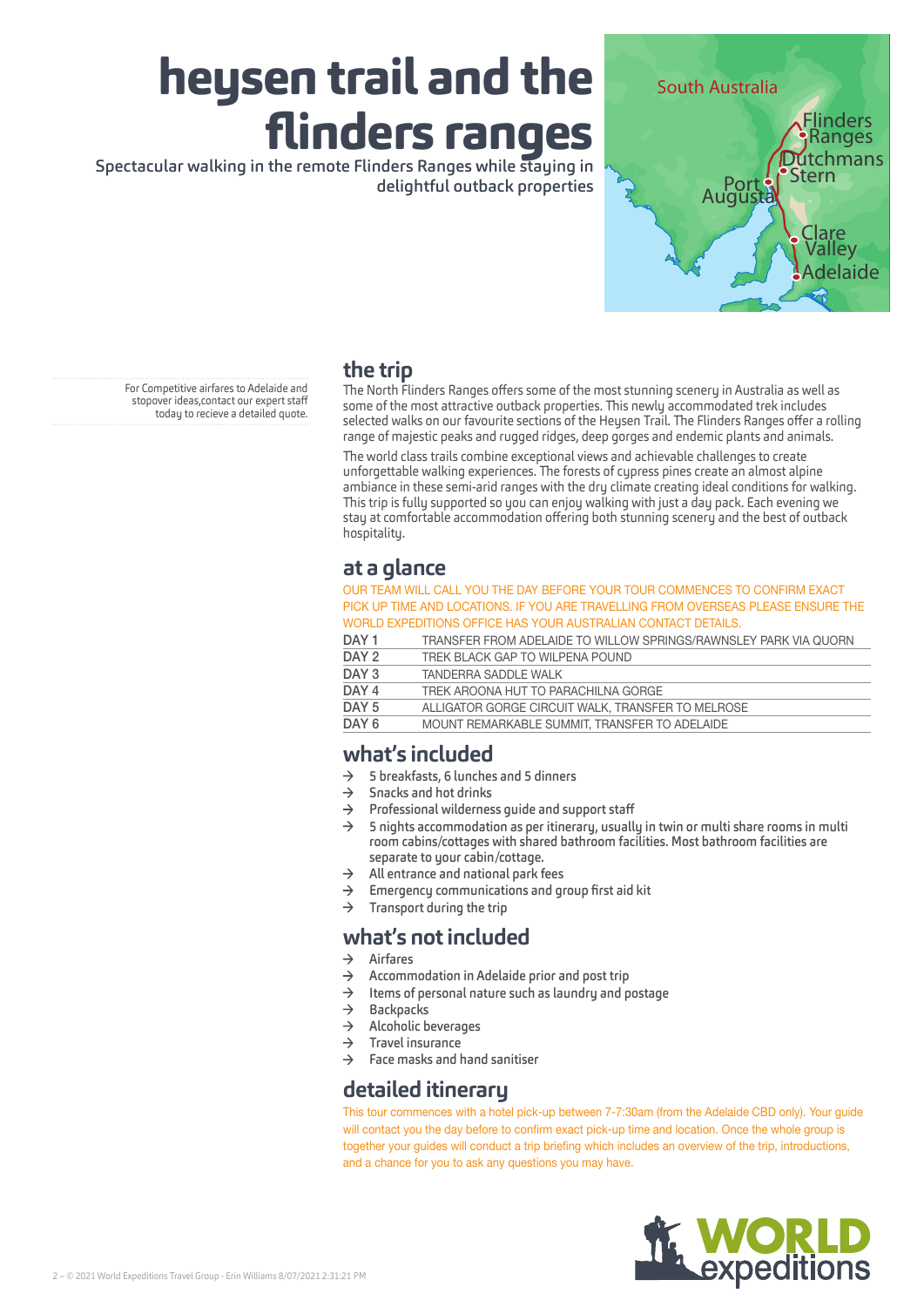delightful outback properties



### **trip dates**

| 2022 17 Apr - 22 Apr H<br>01 May- 06 May <b>H</b><br>08 May- 13 May<br>29 May- 03 Jun<br>05 Jun - 10 Jun H<br>26 Jun - 01 Jul H<br>03 Jul - 08 Jul <b>H</b><br>24 Jul - 29 Jul H<br>31 Jul - 05 Aug H<br>28 Aug - 02 Sep        |
|---------------------------------------------------------------------------------------------------------------------------------------------------------------------------------------------------------------------------------|
| 2023 30 Apr - 05 May KS<br>07 May- 12 May<br>28 May- 02 Jun<br>04 Jun - 09 Jun <b>H</b><br>25 Jun - 30 Jun <b>H</b><br>02 Jul - 07 Jul H<br>23 Jul - 28 Jul <b>H</b><br>30 Jul - 04 Aug H<br>20 Aug - 25 Aug<br>27 Aug - 01 Sep |

### **important notes**

H - High Season **HS - Holiday Season** Note: - High season supplement applies from 1 June to 15 August, and for any trips that overlap with a public holiday.

# **fast facts**

**Countries Visited:** Australia **Private Groups:** Private group options are available for this trip\*

**Singles:** A single supplement is not available for this trip

> **Leader:** Expert local leader

**Advice for people with limited mobility** This trip is not suitable for people with limited mobility.

#### DAY 1 **Transfer from Adelaide to Willow Springs/Rawnsley Park via Quorn**

We pick you up from your accommodation in Adelaide between 7-7:30am and drive north though South Australia's agricultural districts to the small township of Quorn. We'll have lunch in Qourn and then travel closer to the Flinders Ranges National Park via a short walk to an Aboriginal gallery at Arkaroo Rock. We enjoy a scrumptious dinner prepared by our guides, and hear a briefing about the exciting adventures on the itinerary for tomorrow. Tonight we will stay at either the at the caravan park in Rawnsley Park Station or at the historic Willow Springs Station.

Walking Distances: Arkaroo Rock 3km | Driving Time: 4-5.5 hours **meals: L,D**

#### DAY 2 **Trek Black Gap to Wilpena Pound**

Today we walk section 57 of the famous, 1200km Heysen Trail. Beginning at scenic Black Gap Lookout, the trail takes us north-east to Bridle Gap. From here we have views across the expansive Wilpena Pound, and back towards the Elder Range. We descend into the Pound itself and follow the trail straight through the middle – an unforgettable walking experience.

A variety of mallee, native pine and heath habitats within the Pound provide excellent opportunities to observe interesting local birds including wrens, robins, parrots and raptors. We meet our bus at the Wilpena Visitors Centre and transfer to our accommodation at Rawnsley Park or Willow Springs accommodation.

Walking Distance: 14km | Walking Time: 5-6 hours **meals: B,L,D**

#### DAY 3 **Tanderra Saddle Walk**

The Tanderra Saddle Walk begins on the outer edges of Wilpena Pound through Sheoaks and Grass Trees. Starting from Wilpena, we trek along the 'Outside Trail' which skirts around the foothills of Wilpena Pound's northern edge. As we ascend to the top of the saddle, our reward awaits us: utterly unbeatable views in all directions of the Central Flinders Ranges, Aroona Valley, and the salt plains to the west. The Tanderra Saddle Walk is a shorter but equally rewarding section of the St Mary's Peak walk. The Adnyamathanha people of the Flinders Ranges would prefer visitors not to climb to the summi, as it is important to the Adnyamathanha creation story.

A picnic lunch on the Saddle gives us time to kick back and take it all in before we begin the descent, retracing our steps to Wilpena.

We return to our accommodation at the Rawnsley Park Station or Willow Springs Sheep Station and celebrate our walk with another scrumptious evening meal together.

Walking Distance: 12km | Walking Time: 5 hours **meals: B,L,D**

#### DAY 4 **Trek Aroona Hut to Parachilna Gorge**

Today we walk the official final leg of the Heysen Trail – section 61. After breakfast we leave Willow Springs and transfer north through Brachina Gorge to the Aroona

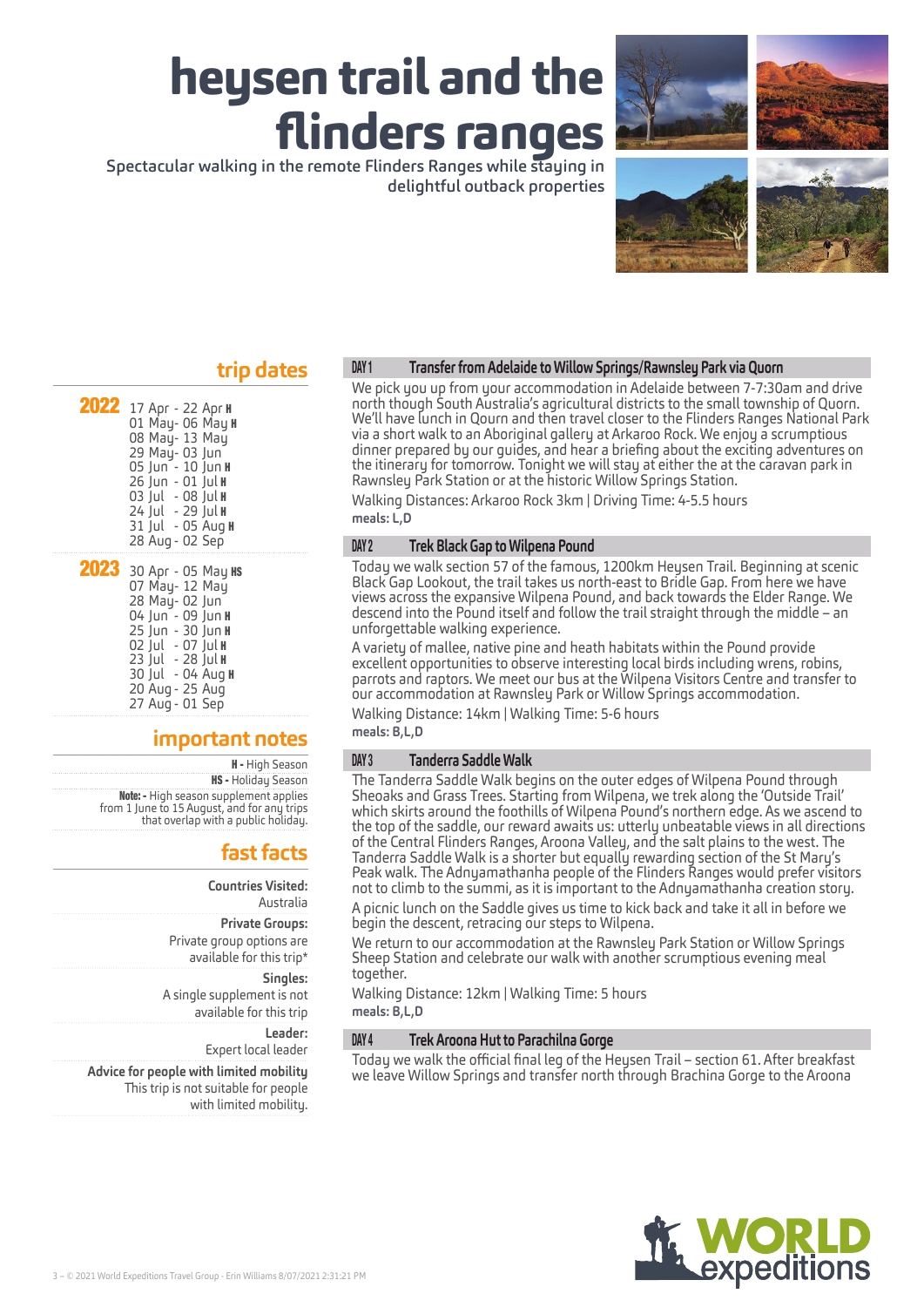delightful outback properties



# **thoughtful travel**

The environments we travel through are fragile. It is our responsibility as visitors to minimise the impact of our presence. World Expeditions were the proud recipients of the inaugural Australian National Travel Industry's Environmental Achievement award for our Responsible Travel Guidebook. This detailed guide to responsible & sustainable travel is provided to all World Expeditions clients before they travel. Please ask your consultant if you have not received your copy of our award winning book. Alternatively, you may like to download a copy from our website www.worldexpeditions.com

### **trip grading Introductory to Moderate**

To determine the grade of a particular adventure we consider a number of factors. These include the condition of the walking terrain, altitude and the length of the trek. The Heysen Trail trek is a 6 day trek graded introductory to moderate. This trek involves 6 – 8 hours walking each day over rugged terrain with some steep ascents and descents. In order to complete this trek we advise that you undertake regular three or four times a week for at least three months prior to your departure. Hill walking with a daypack is recommended.

# **adventure travel**

Bu its veru nature adventure travel involves an element of the unexpected. In remote and developing countries do not expect standards you are used to at home. Remote areas are sometimes unpredictable and itineraries may be altered. To get the most out of your adventure it is important that you are flexible, positive and eager to take on all the challenges that arise. If you are uncertain about your suitability for this trip we recommend that you speak with your consultant of travel agent.

Valley. The bus drops us off in the middle of the wilderness at Aroona Hut and we set off for a full day on the trail, walking along the valley between ABC Range and Heysen Range.

The day's walk is gently undulating, taking us through bird life filled vegetation and past numerous abandoned mine sites. Reaching the trail head at Parachilna Gorge, we board the bus for a short transfer to our Outback accommodation at the Prairie Hotel.

Walking Distance: 17km | Walking Time: 6-7 hours | Driving Time: 2 hours **meals: B,L,D**

#### DAY 5 **Alligator Gorge circuit walk, transfer to Melrose**

We drive south through Hawker and Quorn entering Mount Remarkable National Park from the north. Our walk today is the Alligator Gorge Ring Route, one of the Flinders' regions best kept secrets and part of the Heysen Trail. This walk takes us along the full length of Alligator Gorge and through The Narrows – a peaceful gorge only a few metres wide that stretches for a couple of hundred metres.

We can see ancient ripple fossils in the rocks of The Terraces, then have the option for a side trip to The Battery for views over Spenser Gulf. Tonight's accommodation is in the delightful town of Melrose.

Walking Distance: 9km | Walking Time: 4 hours | Driving Time: 3 hours **meals: B,L,D**

#### DAY 6 **Mount Remarkable summit, transfer to Adelaide**

This morning we start our walk from the door of our accommodation. An early start allows us to trek the first part of section 43 of The Heysen Trail and summit Mount Remarkable. Heading out of town we quickly reach the National Park and begin a gradual ascent to the 961m peak. This is a wonderful opportunity to see some of the plethora of wildlife that resides in this park: the beautiful yellow-footed rock wallaby, across the entire National Park out to Spencer Gulf – a magnificent finale to the last 6 days of Flinders walking.

Our journey concludes when we drop you at your Adelaide accommodation between 5-6pm.

Walking Distance: 14km | Walking Time: 5 hours | Driving Time: 3 hours **meals: B,L**

This itinerary is subject to change with any change in Community regulations as well as Governmental changes and natural circumstances beyond our control.

### **climate**

Generally speaking, the weather is fine in the Flinders Ranges and there is plenty of sun. We go in the coolest part of the year as this is the most comfortable time for walking. Daytime temperatures in April ‑ May are mild while June ‑ July can be cool to cold. From August to October the days get progressively warmer and late in the season the occasional hot day may require us to modify the day's trekking to suit the conditions.

Night time temperatures can be cold at any time of year. From late May through to early August, the evenings can be very cold (down to minus 5C°/24F°). On rare occasions, rain can force us to alter our schedule. Though rain is unlikely, please be prepared for cold and wet weather at all times of year.

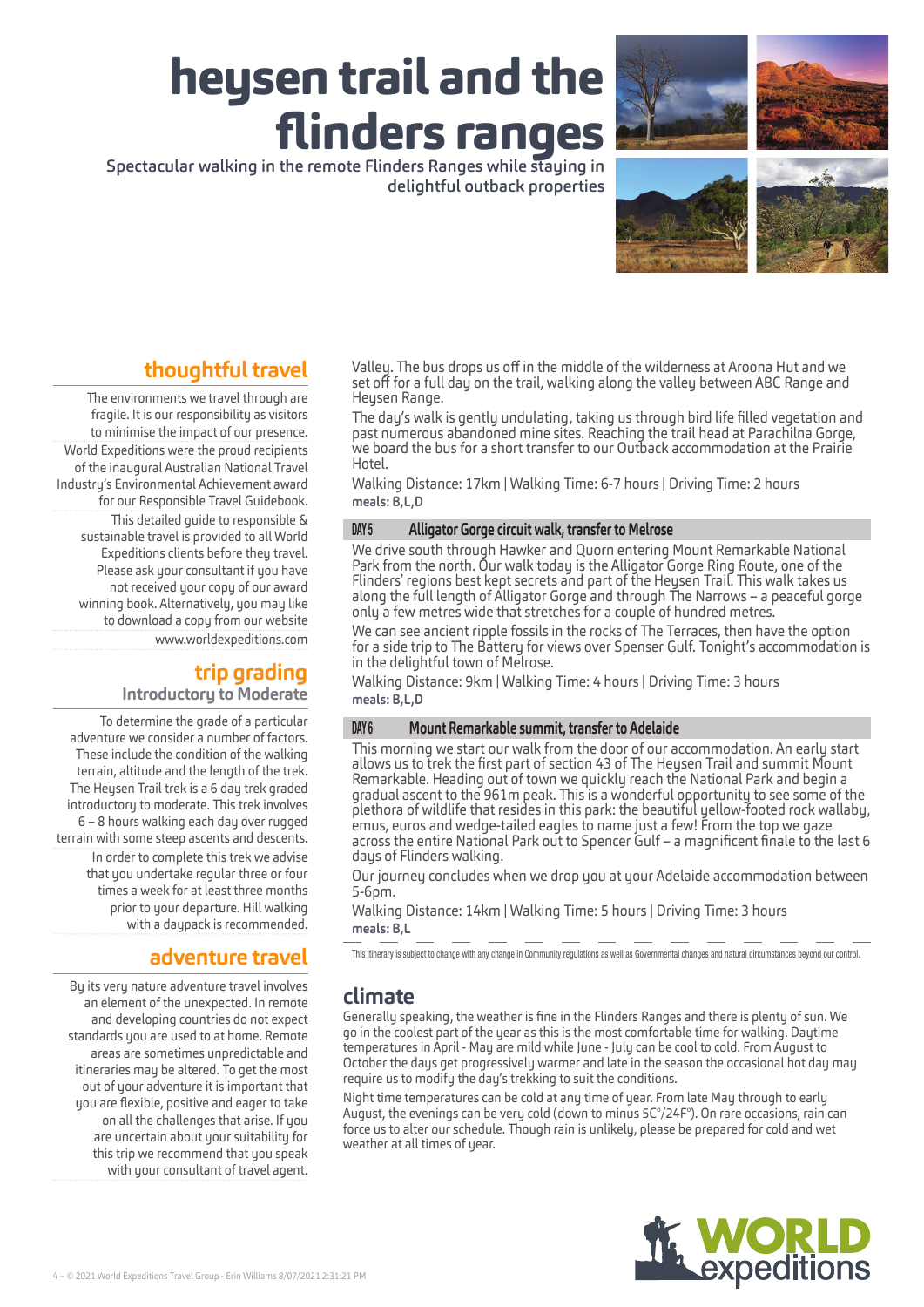



## **important note**

These trip notes represent the most current information for this itinerary, and may supersede any information in the current brochure, including but not limited to the itinerary and price.

# **a typical day**

The detailed itinerary indicates the walking distances for each section of the trail. Each day, each group, each guide influences itinerary details but the following gives you an idea of daily timing:

Mornings start with a scrumptious breakfast spread put on by your guides. After breakfast we pack up our equipment and set off for the day's walk. The morning walk is usually 3‑4 hours with numerous breaks along the way. A leisurely picnic lunch is served on the trail which provides the chance to take off your pack, put your feet up and enjoy the magnificent scenery.

Each trek begins and/or ends with a vehicle transfer to/from the trail head – the Flinders Ranges are a huge area and to see the best of them it is necessary to utilise vehicle travel. Time spent travelling in our small bus is always a great opportunity to relax and take in the magnificent scenery.

The afternoon walk is usually shorter than the morning walk, getting us to our accommodation with time for a hot shower, exploring, or just relaxing with a drink and a chat. Over a delicious 3‑course dinner your guides will give a briefing on the following day's activities and tell a few stories before heading off for the night's rest.

### **dietary requirements**

Provided we are advised in advance of your departure we are able to cater for vegetarian diets and can assist with medically recommended diets (allergies and intolerances). Please ensure you discuss your requirements with us well in advance (at least 1 month prior to your trip) to determine whether we can cater to such dietary requirements on your chosen adventure. Please note that options are likely to be limited in very remote locations or alternatives may be more expensive or unavailable. There may be times when those with special requirements may need to provide their own food. We are unable to quarantee a peanut-free or allergen-free trip, and therefore, we strongly encourage that travellers with life‑threatening or severe allergies take all necessary medical precautions to prepare for the possibility of exposure. Passengers must travel with all necessary medications for food allergies and be capable of self‑administering these medications.

# **accommodation on the trip**

During the trip we experience a variety of delightful outback properties. These range from simple outback homesteads, to cabins at Rawnsley Park station, and two bedroom unit. All accommodation has been chosen for its location, charm, history and character.

Nights 1‑3: Cabins in the caravan park at the Rawnsley Park Station. Cabins are a mix of twin share or multi share. Rawnsley Park has shared bathroom facilities (located outside of the cabins), fire place and outside seating areas.

Night 4: Parachilna's Prairie Hotel. Clean, comfortable and simple accommodation with shared bathroom facilities. The shared bathrooms are located outside of the rooms. Located in a charming historic hotel just off the Heysen Trail.

Night 5: Melrose's Holiday Units. These are self contained two bedroom units at the foot of Mount Remarkable. Rooms are twin share with shared bathroom facilities.

Most groups are made up of a mixture of single participants and couples. If you are travelling alone you will share a room with someone of the same gender, this usually sorts itself out naturally. The guides will prepare all the meals and run the catering, however you will be asked to contribute by assisting around mealtimes. Participation will make for a more enjoyable experience for everybody.

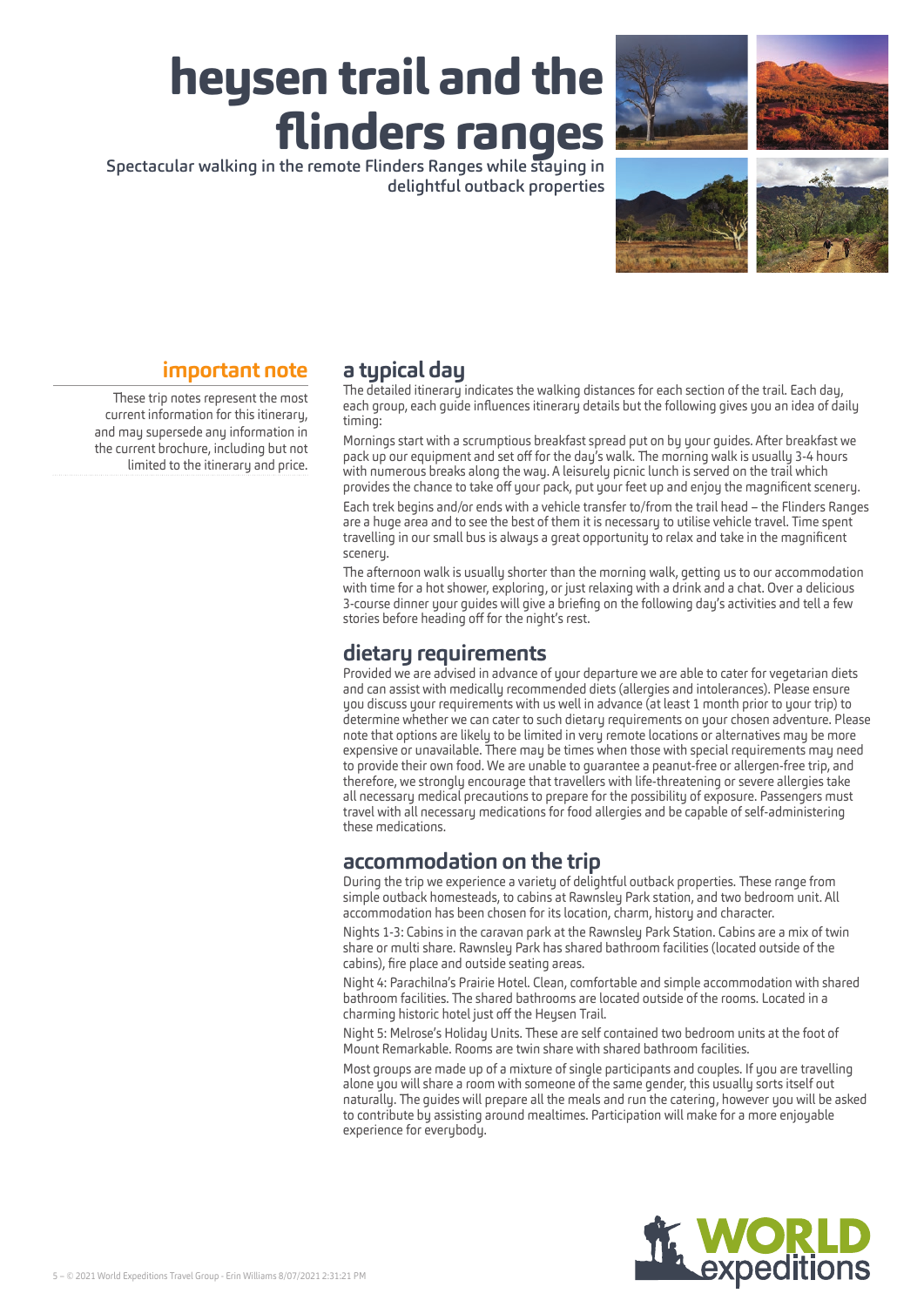delightful outback properties



# **pre and post tour accommodation**

Our Australian adventures do not include accommodation before or after the trip. If you contact World Expeditions we are happy to offer you suggestions on where to stay in Adelaide.

### **what you carry**

The Heysen Trail Trek is a fully supported, accommodated trek. You will need to carry just a day‑pack with your water and other items. You should plan on carrying at least 3 litres of water every day.

## **equipment required**

Specialist gear required including walking boots and day pack (a comprehensive gear list is provided in the pre‑departure information provided on booking).

# **info nights**

World Expeditions invites you to attend our inspiring adventure travel slide shows. These special evenings are designed to inform and entertain and are hosted by our most experienced and passionate adventure travellers and mountaineers. Ask our staff for a slide show schedule or register on our website ‑ www.worldexpeditions.com. Shows can fill early so it is important to register your attendance so we know to save a seat, or two!

## **private groups**

The adventures featured in our brochures, and on our website, are just a starting point for many of our private group travellers. Working closely with our Groups Department we can organise custom designed itineraries for groups of friends, clubs, charity's, schools or even work colleagues. Our team will assist you with all aspects of your private group adventure from itinerary design to group flights. Contact our team today.

## **subscribe to our e-newsletter**

Subscribe to our enewsletter! To keep up to date with our new and exciting adventure opportunities, special promotions and adventure news, subscribe to our monthly enewsletter! You can do this online through our website, www.worldexpeditions.com or contact our office.

# **social networking**

Connect with others on your trip using the Community tab through our Facebook page. You can also view photos and grab tips from our community of travellers or be the first to know about deals and special events at Facebook.com/AustralianWalkingHolidays or on Instagram/ AusWalkingHolidays or at Twitter.com/AustralianWalks

# **trip availability**

If this trip seems right for you then we encourage you to call us now to check availability as we operate strictly small group adventures. Many of our adventures require us to secure services on your behalf; such as permits, hotels and flights to name but a few. The demand for these services is increasing each year making it difficult to join a trip last minute. To ensure we can assist you onto your adventure of a lifetime we ask that you check your trip availability with our team at your earliest convenience.

## **how to book**

To book a World Expeditions trip, you will need to complete a booking form which is found at the back of our brochure or can be downloaded from our website www.worldexpeditions.com.